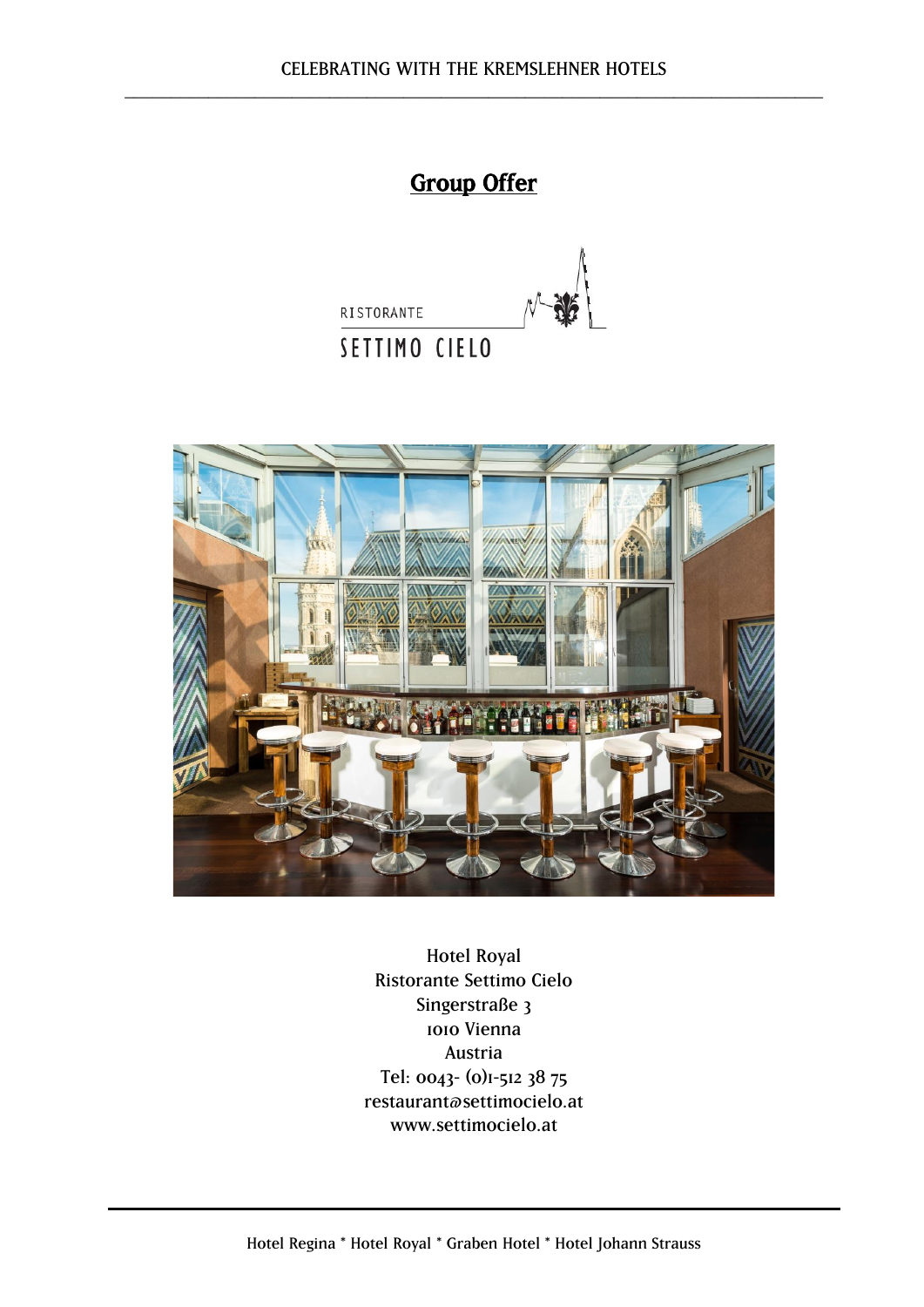Dear Ladies and Gentlemen,

The Hotel Royal with its two restaurants (Settimo Cielo and Firenze Enoteca) offers the perfect setting for your private or company function, complemented by its central location and various offers and packages - your individual requests are very important to us and we will be here every step along the way to your ideal event.

The Hotel Royal offers two restaurants, which are very different in their appearance and ambiance, but still unique in their style. On the one hand, you can chose to spend an enjoyable time in our Ristorante Firenze Enoteca with its original Italian flair, comprising of Italian arches, wall paintings and furniture. On the other hand, you can enjoy the fantastic view over the rooftops of Vienna from our panoramic Ristorante Settimo Cielo.

Indulge in culinary delights of high-quality seasonal and regional products of the Italian and Mediterranean area, paired with the friendly Kremslehner service.

We offer everything from the planning stage to the smooth running of your event, together with our professional and attentive service.

We will be happy to be here for you along the way, no matter how small or big your request.

Furthermore, we offer all amenities of a 4-star hotel, special hotel room prices will be provided upon request and availability.

For personal assistance please call  $+43$  (o) 1 515 68-0 or send an email to direktion.royal@kremslehnerhotels.at

Kind Regards

Anton Schultes Director FB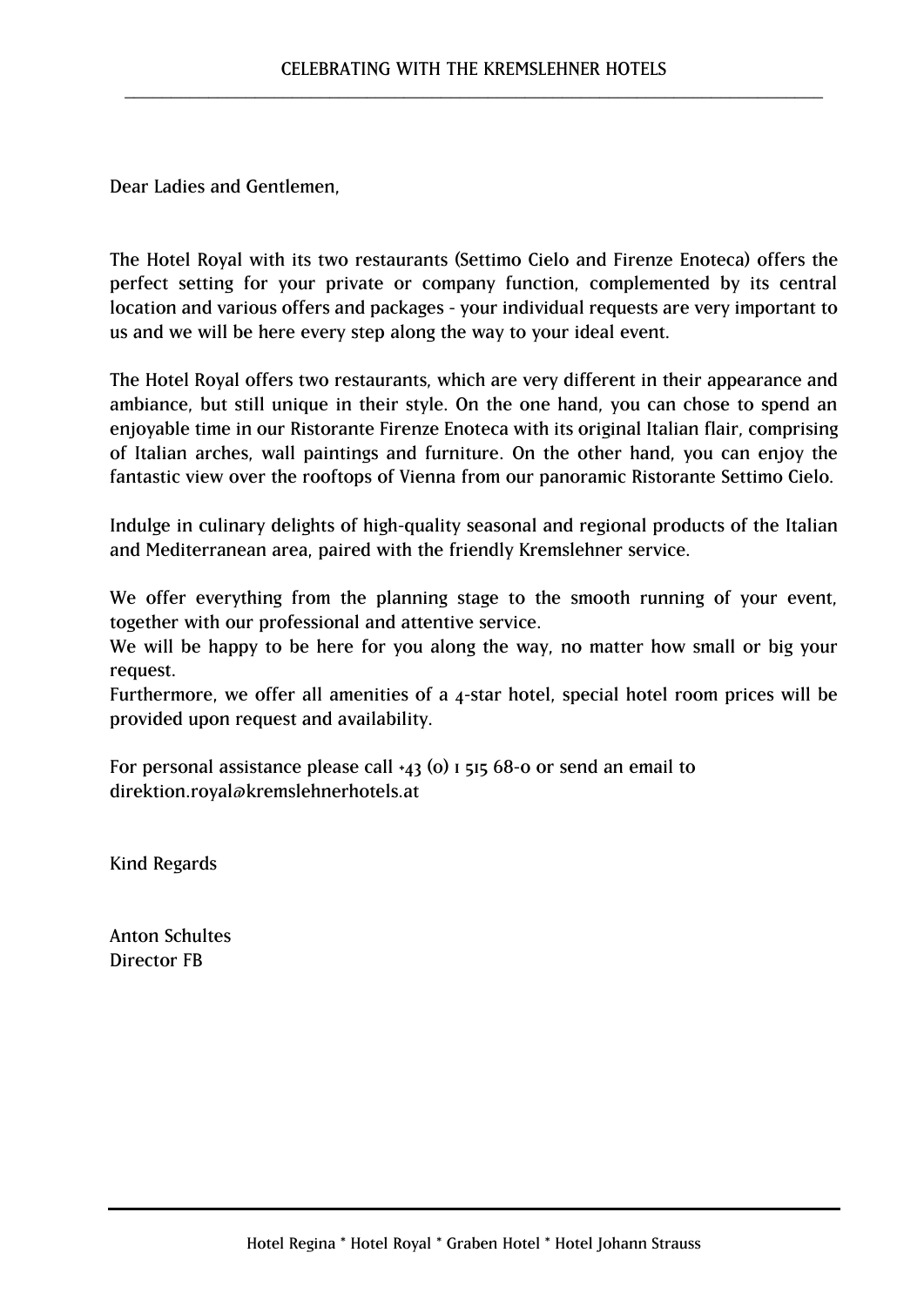

Hotel Royal Singerstraße 3 1010 Wien Tel.: 0043 1 515 68 0 [www.kremslehnerhotels.at](http://www.kremslehnerhotels.at/) royal@kremslehnerhotels.at



Ristorante Firenze Enoteca Tel.: 0043 1 513 43 74 [www.firenze.at](http://www.firenze.at/) info@firenze.at

RISTORANTE SETTIMO CIELO

Ristorante Settimo Cielo Tel.: 0043 1 512 38 75 [www.settimocielo.at](http://www.settimocielo.at/) [restaurant@settimocielo.at](mailto:restaurant@settimocielo.at)

Contact person:

Mr Anton Schultes

We will be happy to help you organise your function and we will be there for you every step towards the perfect event.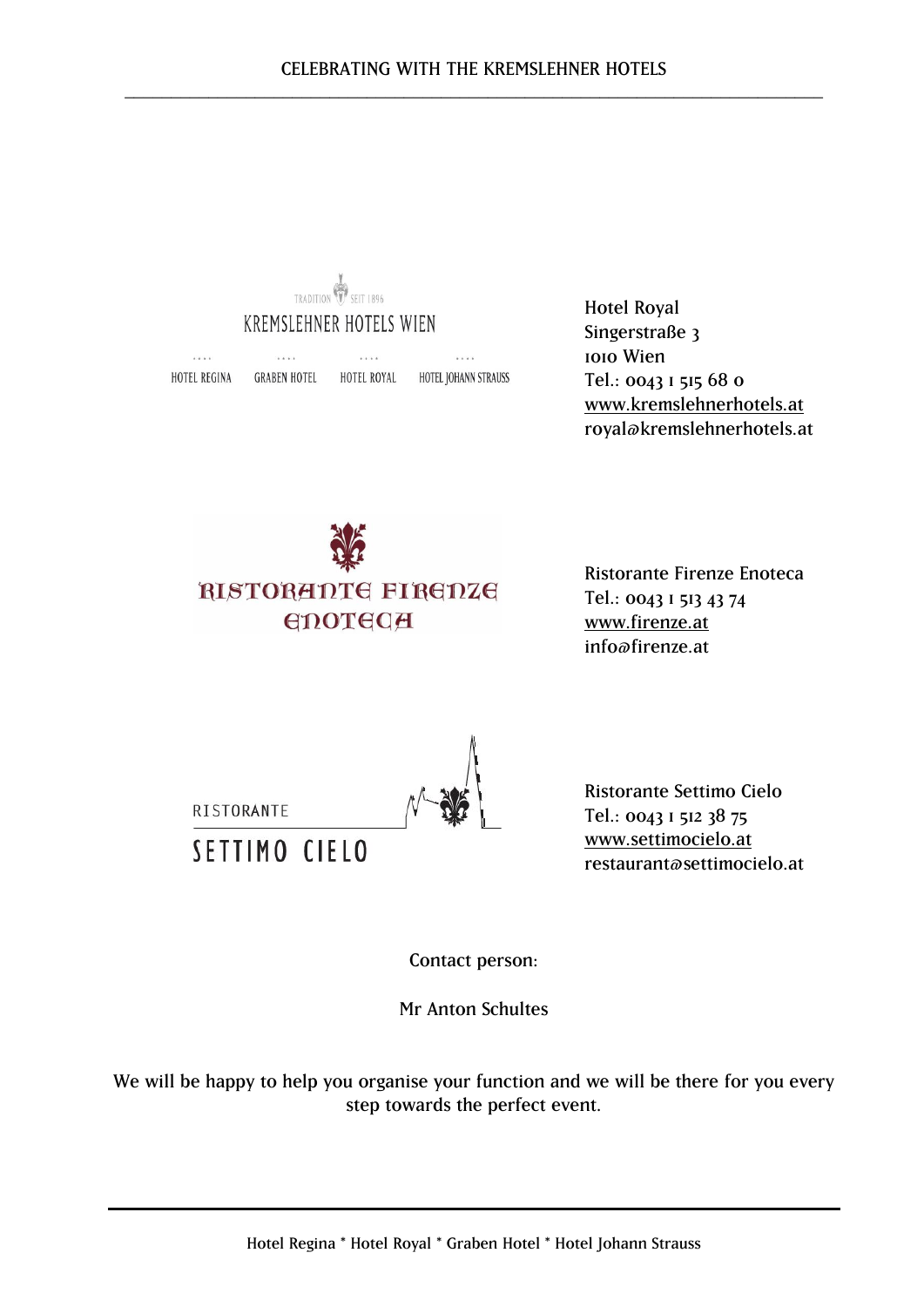# Our Advantages

Easy accessability due to the central location in the city centre  $\bigstar$ Personal and professional assistance from the planning stage through to the actual event  $\bigstar$ Friendly and attentive service  $\bigstar$ Freshly cooked dishes made from high-quality products  $\bigstar$ Flexible arrangements  $\bigstar$ Additional hotel room bookings available  $\bigstar$ Private functions on request







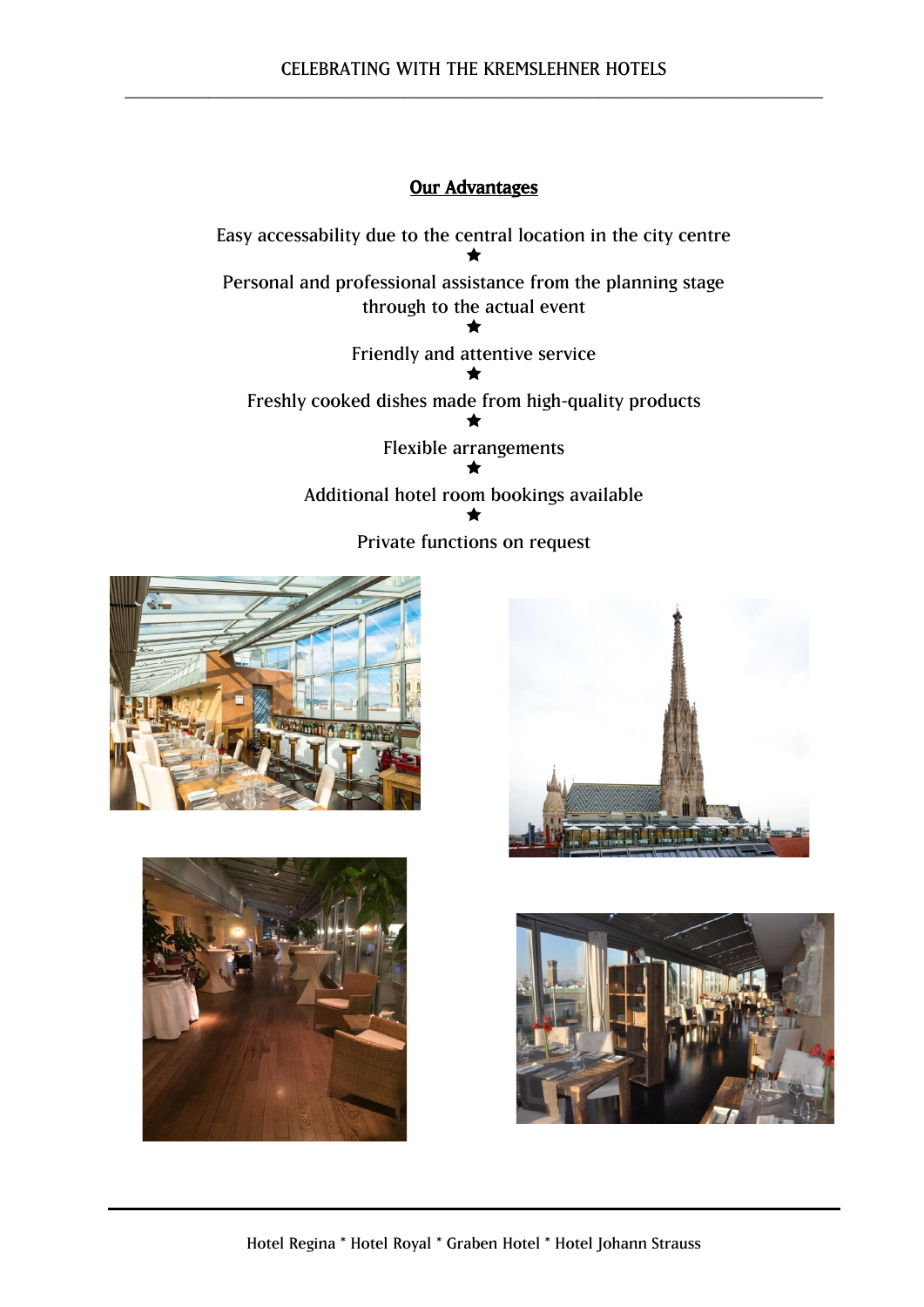# Weinempfehlungen (Auszug aus unserer Weinkarte)

# SPUMANTE & CHAMPAGNER

| KATTUS CUVÉE Hausmarke Brut/ Cuvée Rosè 0,75 l |                       | $\epsilon$ 34,90 |
|------------------------------------------------|-----------------------|------------------|
| LAURENT-PERRIER BRUT                           | $0.75$ $\overline{)}$ | $\epsilon$ 90,00 |
| LAURENT-PERRIER ROSÉ                           | 0.751                 | $E_{I39,00}$     |

# Weinempfehlungen

# Weißwein:

| Friuli                                                                |                  |
|-----------------------------------------------------------------------|------------------|
| 2018 D.O.C. Sauvignon Ronco delle Mele<br>Venica & Venica             | $\epsilon$ 65,00 |
| 2017 D.O.C. Biancosesto Colli (Friulano Ribolla Gialla)<br>La Tunella | $\epsilon$ 39,00 |
| 2018 I.G.T. Pinot Bianco (Pinot Bianco)<br>Jermann                    | $\epsilon$ 59,50 |
| Toscana                                                               |                  |
| 2018 I.G.T. CHARDONNAY AL POGGIO (Chardonnay)<br>Castello di Ama      | $\epsilon$ 59,00 |
| Traisental                                                            |                  |
| Weingut Ott                                                           |                  |
| 2020 D.A.C. Grüner Veltliner                                          | $\epsilon$ 37,00 |
| Theresienhöhe                                                         |                  |
| <b>Weingut Polz</b>                                                   |                  |
| 2012 Chardonnay Moth Ried,                                            |                  |
| I. Steirische Lage Theresienhöhe                                      | € 49,50          |
| 2020 Steirische Klassik Gelber Muskateller                            | $\epsilon$ 37,50 |
| <b>WACHAU</b>                                                         |                  |
| Domäne Wachau                                                         |                  |
| 2020 Grüner Veltliner Smaragd Terrassen                               | $\epsilon$ 45,50 |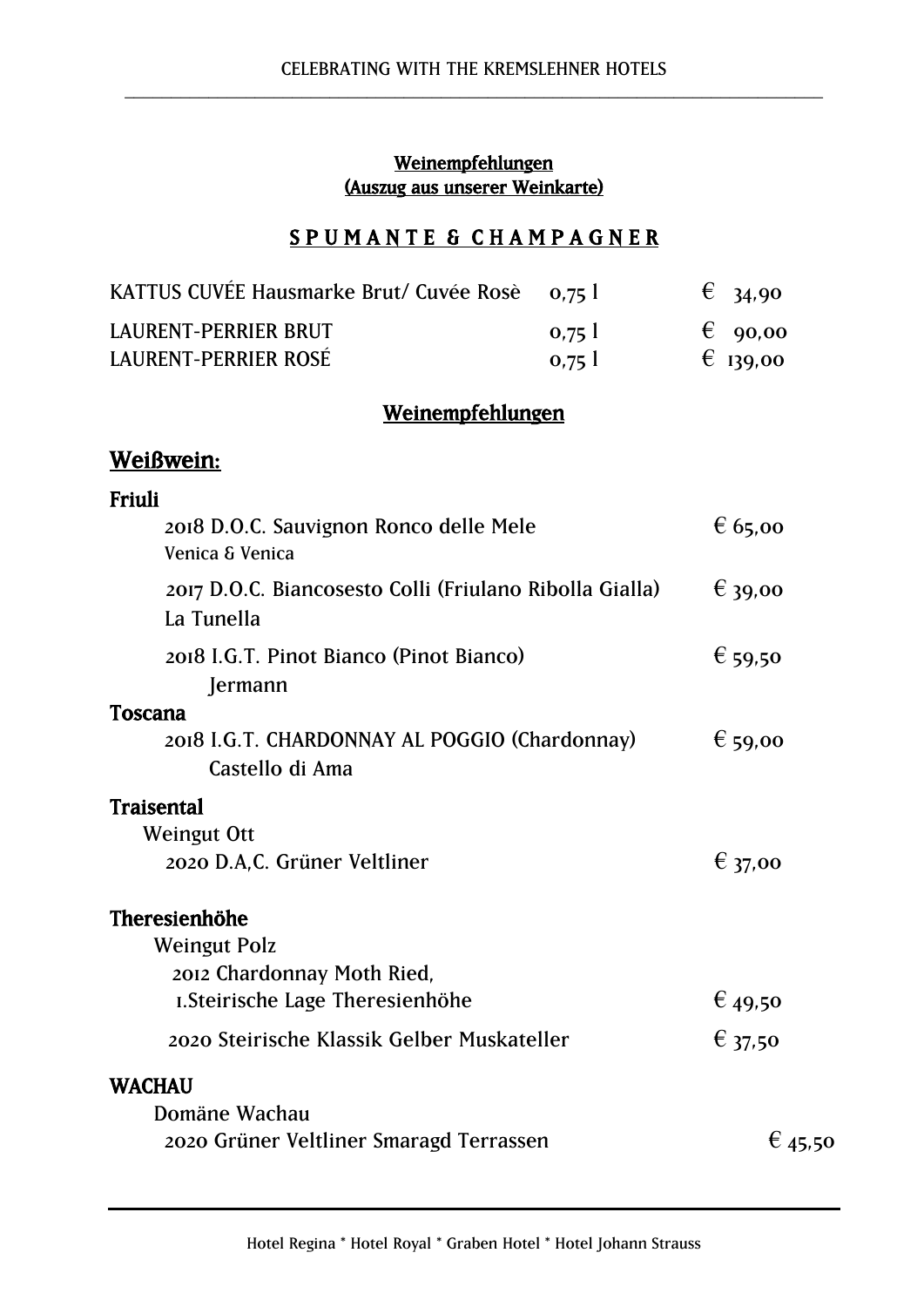# Rotwein:

| <b>Brunello di Montalcino</b>                                        |                  |
|----------------------------------------------------------------------|------------------|
| 2012, D.O.C. Castello di Camigliano (Sangiovese)                     | $\epsilon$ 69,00 |
| Rosso di Montalcino                                                  |                  |
| 2017 D.O.C. Castello di Camigliano (Sangiovese)                      | $\epsilon$ 35,00 |
|                                                                      |                  |
| <b>Super tuscans I.G.T.</b>                                          |                  |
| Rocca delle Macie                                                    |                  |
| 2010 Roccato (Sangiovese-Cabernet Sauvignon)                         | $\epsilon$ 49,00 |
| Rocca delle Macie                                                    |                  |
| 2011 "SERGIOVETO" Selezione uve di Sangiovese                        | € 52,40          |
| <b>Piemonte</b>                                                      |                  |
| <b>Barolo Orbeto</b>                                                 |                  |
| 2013 D.O.C.G. (Nebbiolo di Barolo)                                   | $\epsilon$ 89,00 |
| <b>Puglia</b>                                                        |                  |
| M. Racemi                                                            |                  |
| 2018 Felline (Primitivo)                                             | $\epsilon$ 49,00 |
| Friuli                                                               |                  |
| <b>Venica &amp; Venica</b>                                           |                  |
| 2017 D.O.C. Merlot                                                   | $\epsilon$ 44,00 |
| La Tunella                                                           |                  |
| 2013 Rosso L'arcione (Pignolo-Schioppettino)                         | $\epsilon$ 59,00 |
| Castellina in Chianti                                                |                  |
| Rocca delle Macie                                                    |                  |
| 2015 D.O.C.G. Riserva (Sangiovese-Canaiolo-Merlot)                   | $\epsilon$ 36,00 |
| Kollwentz                                                            |                  |
|                                                                      |                  |
| Großhöflein Neusiedlersee Hügelland<br>2014 Blaufränkisch Leithakalk | $\epsilon$ 52,00 |
| 2013 Steinzeiler (Cuvée aus BF, ZW u. CS)                            | $\epsilon$ 89,00 |
|                                                                      |                  |
| Preisinger                                                           |                  |
| 2018 Heideboden Cuvée Weingut Preisinger Claus, Gols                 | $\epsilon$ 45,00 |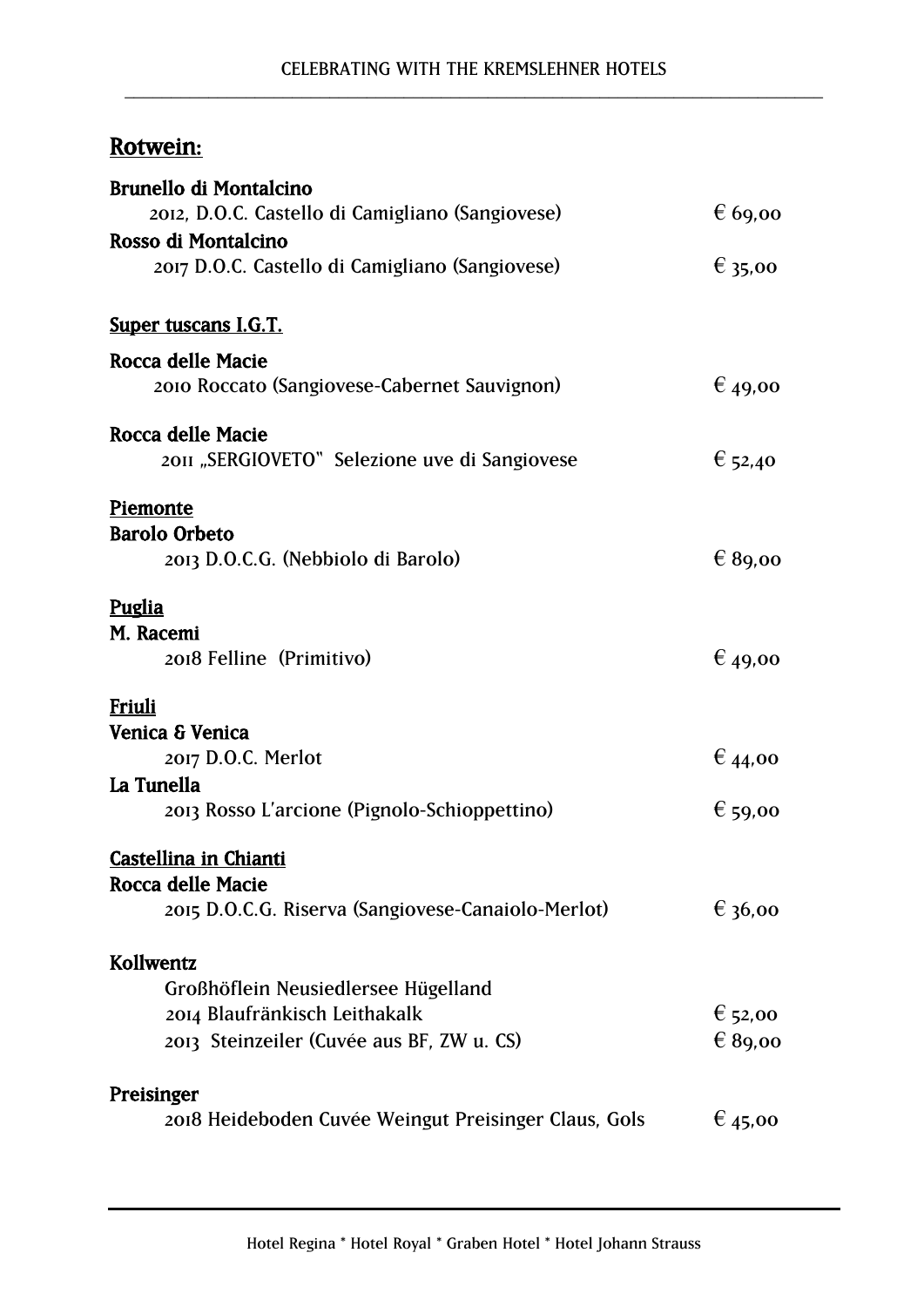## Choice of Menus - Ristorante Settimo Cielo:

## Please chose one of the following menus for your group.

MENU I

## SALUTO DELLO CHEF

Gruß aus der Küche Amuse Bouche

SR.

## ROASTBEEF, MANGO, PEPERONCINO, INDIVIA RICCIA, PANE NERO

Roastbeef, Mango, Chili, Frisée, Schwarzbrot Roast beef, mango, chilli, frisee lettuce, brown bread

ଅମ

## BRANZINO, POLENTA CROCCANTE, RATATOUILLE, ROSMARINO

Wolfsbarsch, knusprige Polenta, Ratatouille, Rosmarin Sea bass, crispy polenta, ratatouille, rosemary

#### OPPURE/oder/or

## POLLO ALLEVATO A MAIS, POMODORO, SEDANO, BASILICO, BULGUR

Maishendl, Tomate, Sellerie, Basilikum, Bulgar Corn-fed chicken, tomato, celery, basil, bulgur

**sis** 

# CRÈME BRÛLÉ, FAVA TONCA, MENTA

Crème Brûlée, Tonkabohne, Minze Crème Brûlée, tonka bean, mint

3-Gang Menü, Euro 47,- pro Person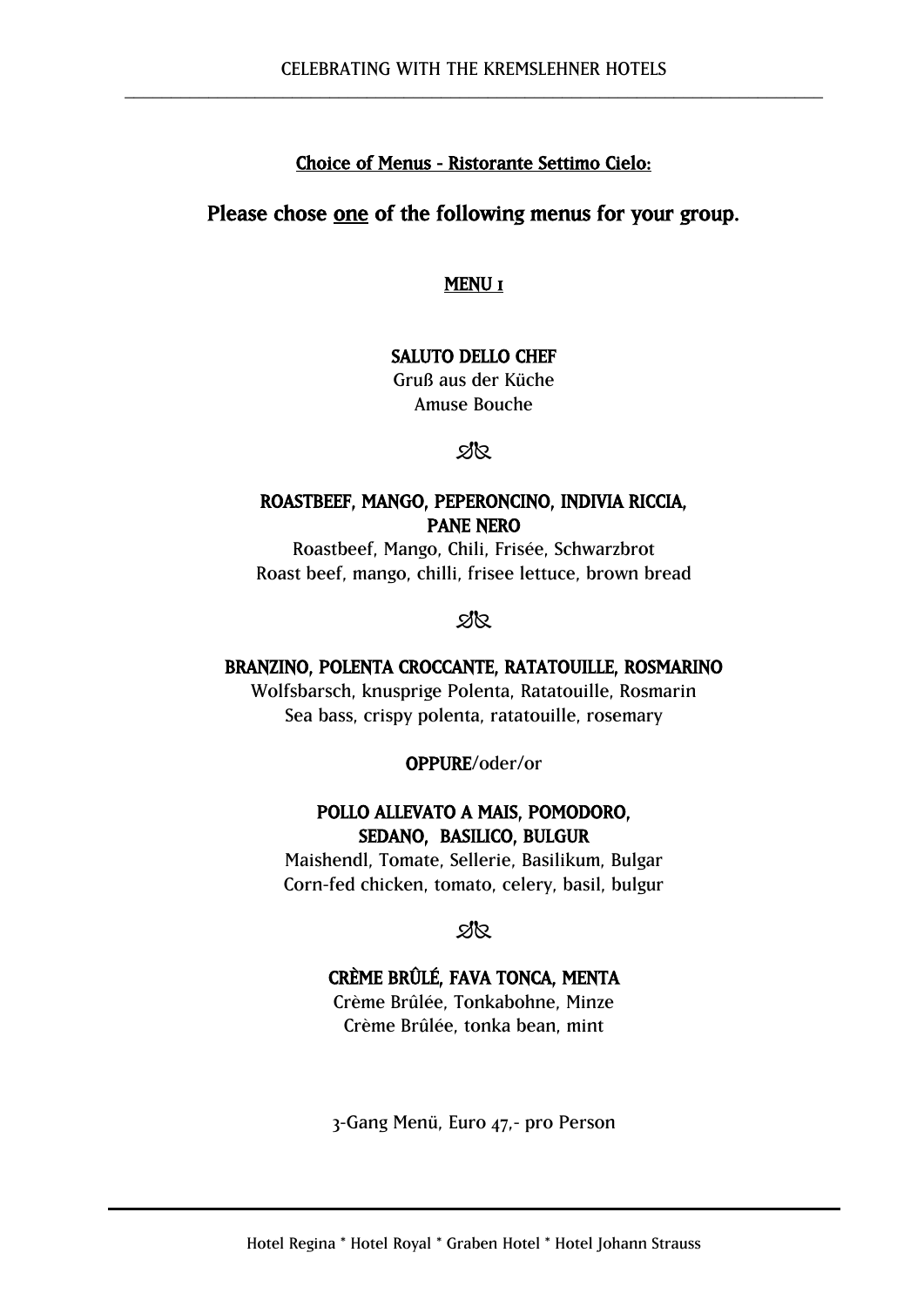## SALUTO DELLO CHEF

Gruß aus der Küche Amuse Bouche

**sis** 

#### CARPACCIO DI POLPO, PEPERONI, AGLIO, OLIO D'OLIVA, LIMETTA

Oktopuscarpaccio, Paprika, Knoblauch, Olivenöl, Limette Octopus carpaccio, bell pepper, garlic, olive oil, lime

**sis** 

## PESCATRICE, PROSCIUTTO CRUDO, SALVIA, ROSMARINO, PUNTALETTE, RUCOLA, NOCCIOLA

Seeteufel, Prosciutto, Salbei, Rosmarin, Puntalette, Rucola, Haselnuss Monkfish, raw ham, sage, rosemary, puntalette pasta, rocket salad, hazelnut

#### OPPURE/oder/or

## FILETTO DI MAIALE, CROSTA PARMIGIANO-ERBE, POMODORI SCIOLTI, CIPOLLA, PUREA DI PATATE

Schweinsfilet, Kräuter-Parmesankruste, Ofenparadeiser, Zwiebel, Erdäpfelpüree Pork fillet, herbs-parmesan crust, oven tomatoes, onion, mashed potatoes

প্ৰপ্ৰ

#### ZUPPETTA DI CIOCCOLATO BIANCO, SORBETTO AL RIBES, CRUMBLE DI TIMO

Weißes Schokoladesüppchen, Ribiselsorbet, Thymiancrumble White chocolate soup, currant sorbet, thyme crumble

3-Gang Menü, Euro 49,- pro Person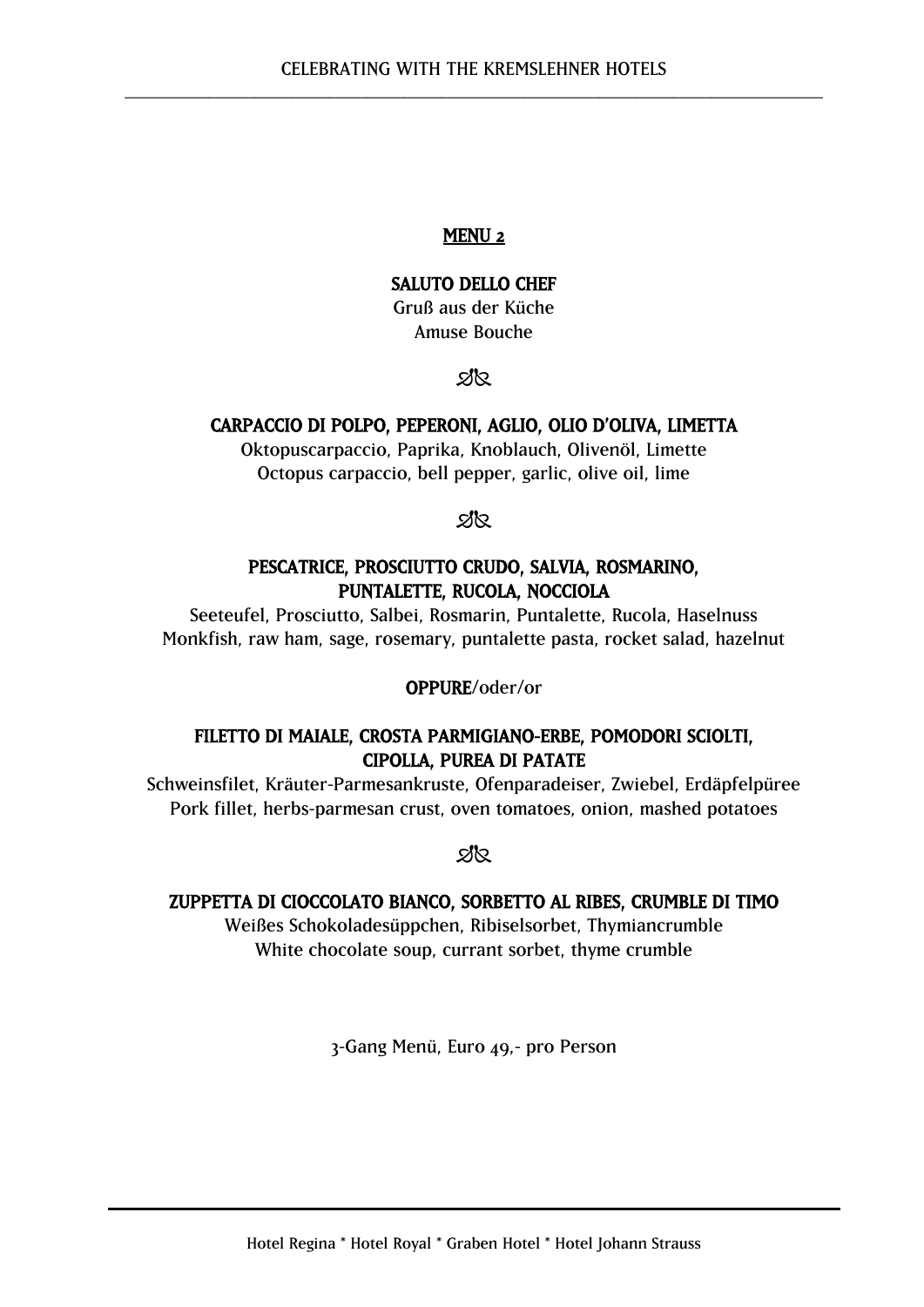## SALUTO DELLO CHEF

Gruß aus der Küche Amuse Bouche

SR.

## PIATTO D'ANTIPASTI "SETTIMO CIELO"

Gemischter Vorspeisenteller "Settimo Cielo" Mixed starter plate "Settimo Cielo"

 $2\%$ 

## ORATA, GRATIN DI PATATE, SPINACI

Goldbrasse, Erdäpfelgratin, Spinat Gilthead seabream, potato gratin, spinach

#### OPPURE/oder/or

## SELLA D'AGNELLO, MELANZANE, PEPERONI, POLENTA CROCCANTE, SALSA

Lammrücken, Melanzani, Paprika, knusprige Polentataler, Jus Saddle of lamb, eggplant, bell pepper, crunchy polenta, jus

**sis** 

#### CHEESECAKE (TORTA AL QUARK), CARAMELLO SALATO, MIRTILLO

Cheesecake, Salzkaramell, Heidelbeere Cheesecake, salty caramel, blueberry

3-Gang Menü, Euro 49,- pro Person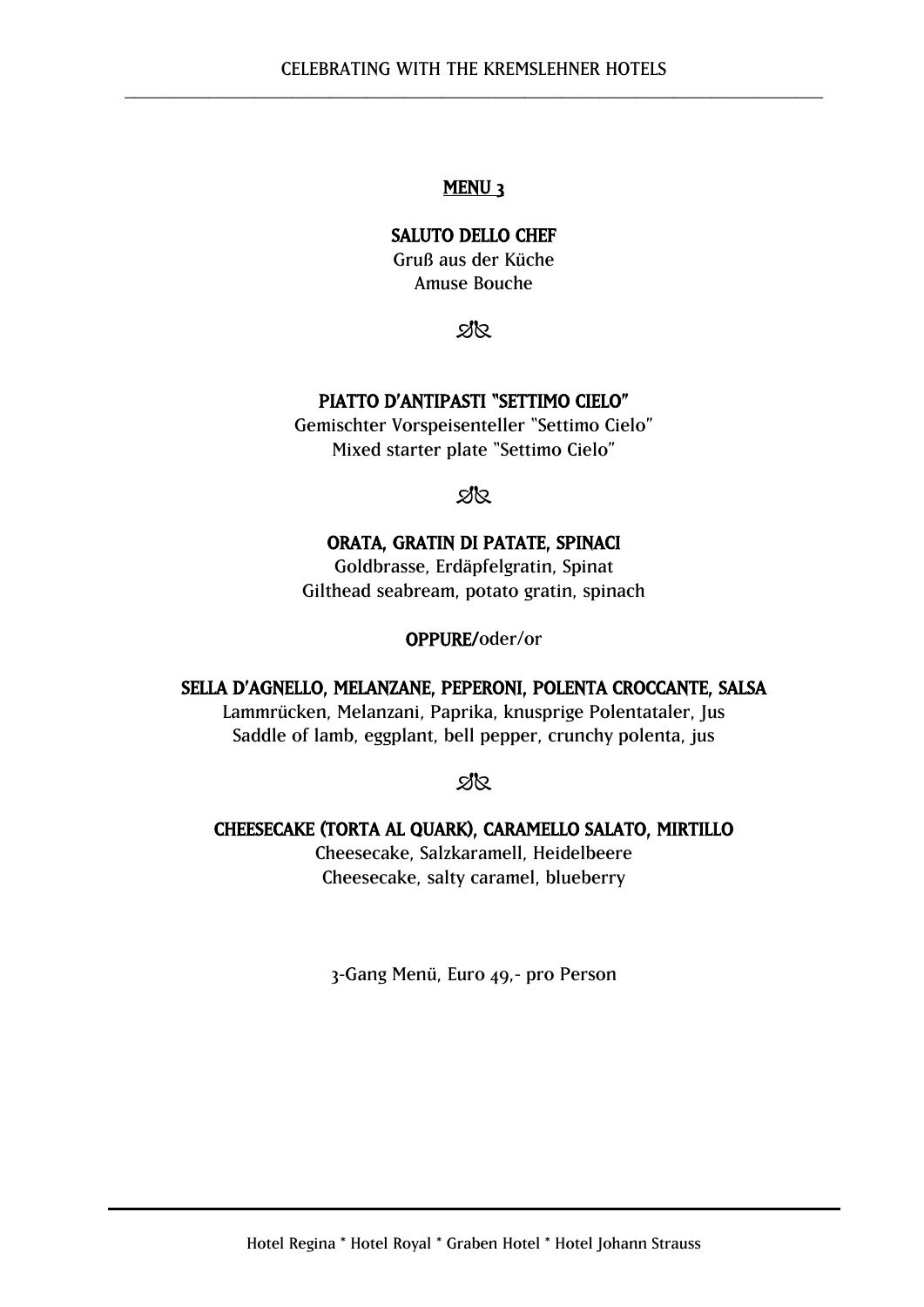#### SALUTO DELLO CHEF

Gruß aus der Küche Amuse Bouche

**sis** 

## TARTARA DI MANZO, SEDANO, TUORLO MARINATO, PANCARRÉ TOSTATO

Beef Tatar, Sellerie, gebeizter Eidotter, Buttertoast Beef tartar, celery, pickled egg yolk, toasted bread

<u>ମ∤</u>୍

#### RAVIOLI, RICOTTA, FUNGHI, CERFOGLIO, PARMIGIANO, PINOLI

Ravioli, Ricotta, Pilze, Kerbel, Parmesan, Pinienkerne Ravioli, ricotta, mushrooms, chervil, parmesan, pine nuts

মূর্

#### GAMBERETTO, RISOTTO, POMODORI SECCHI, OLIVE

Garnele, Risotto, eingelegte-getrocknete Paradeiser, Oliven Prawn, risotto, dried tomatoes, olives

#### OPPURE/oder/or

#### LOMBATA DI MANZO, FAGIOLINI, SPECK, POLENTA, SALSA

Beiried, Fisolen, Speck, Polenta, Jus Sirloin, green bean, bacon, polenta, jus

## **sis**

#### PANNA COTTA AI LAMPONI, SORBETTO ALLA LIMETTA, CRUMBLE AL TIMO

Himbeer-Panna Cotta, Limettensorbet, Thymiancrumble Raspberry panna cotta, lime sorbet, thyme crumble

4-Gang Menü, Euro 57,- pro Person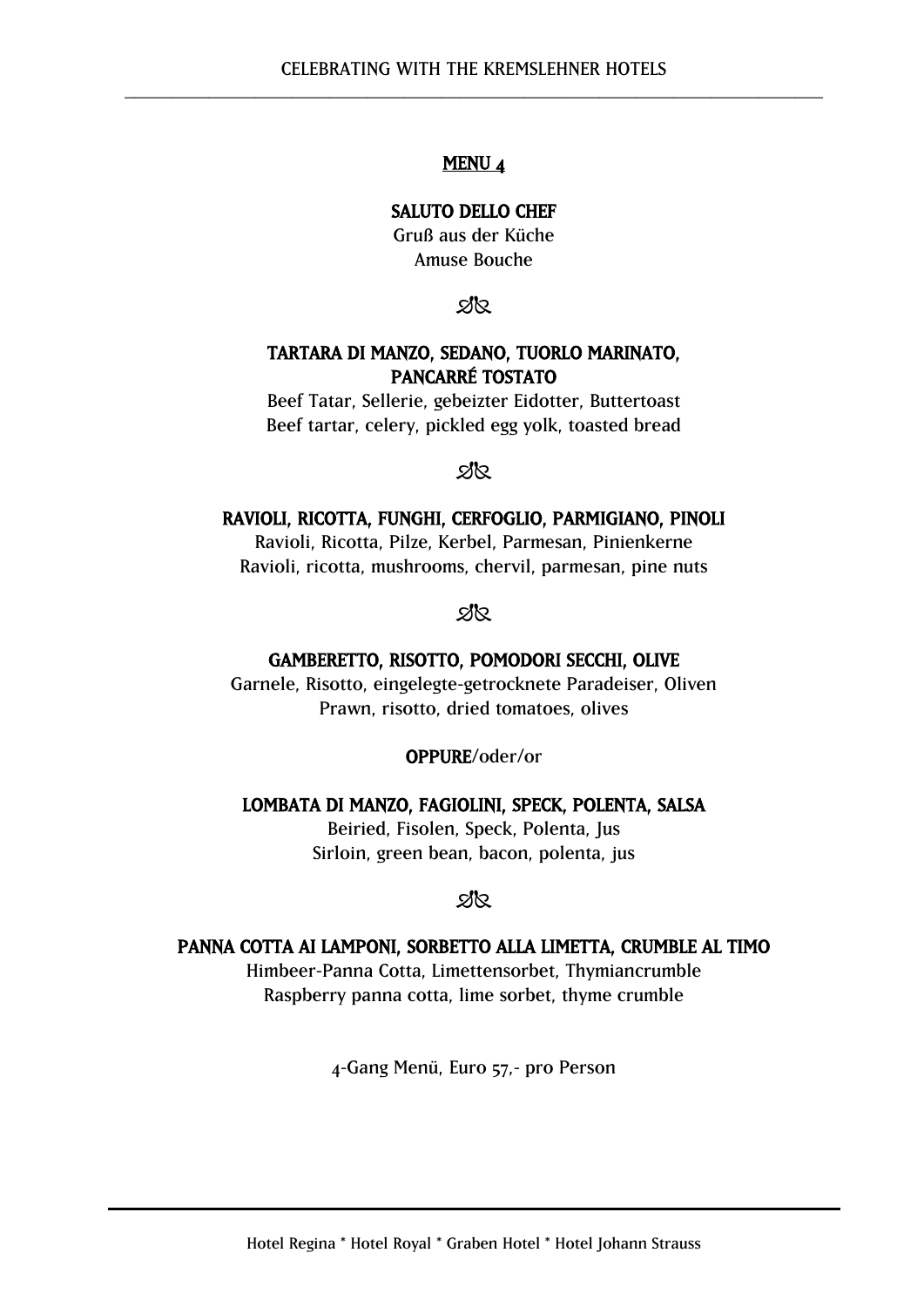## SALUTO DELLO CHEF

Gruß aus der Küche Amuse Bouche

**dis** 

TROTA AFFUMICATA, RAFANO, AVOCADO, CORIANDOLO, MELAGRANA Geräucherte Forelle, Kren, Avocado, Koriander, Granatapfel Smoked trout, horseradish, avocado, coriander, pomegranate

মূর্

#### BRODO DI POMODORO, TARTARA DI CAPASANTA, CIPOLLOTTO

Klare Paradeisersuppe, Jakobsmuscheltartar, Jungzwiebel Clear tomato soup, scallop tartar, spring onion

SK.

#### SALMERINO ALPINO CONFIT, PISELLI, CAVOLO RAPA, COUSCOUS, MENTA

Seesaibling konfiert, Erbsen, Kohlrabi, Couscous, Minze Arctic char confit, peas, cabbage turnip, couscous, mint

#### OPPURE/oder/or

#### SELLA DI VITELLO, CREMA DI PARMIGIANO, BIETOLA, CIPOLLA, SALSA

Kalbsrücken, Parmesancrème, Mangold, Zwiebel, Jus Saddle of veal, parmesan cream, mangold, onion, jus

**sik** 

#### FLAMMERIE DI SEMOLINO, BACCHE, PISTACCHI

Grießflammarie, Beeren, Pistazien Semolina flummery, berries, pistachios

4-Gang Menü, Euro 59,- pro Person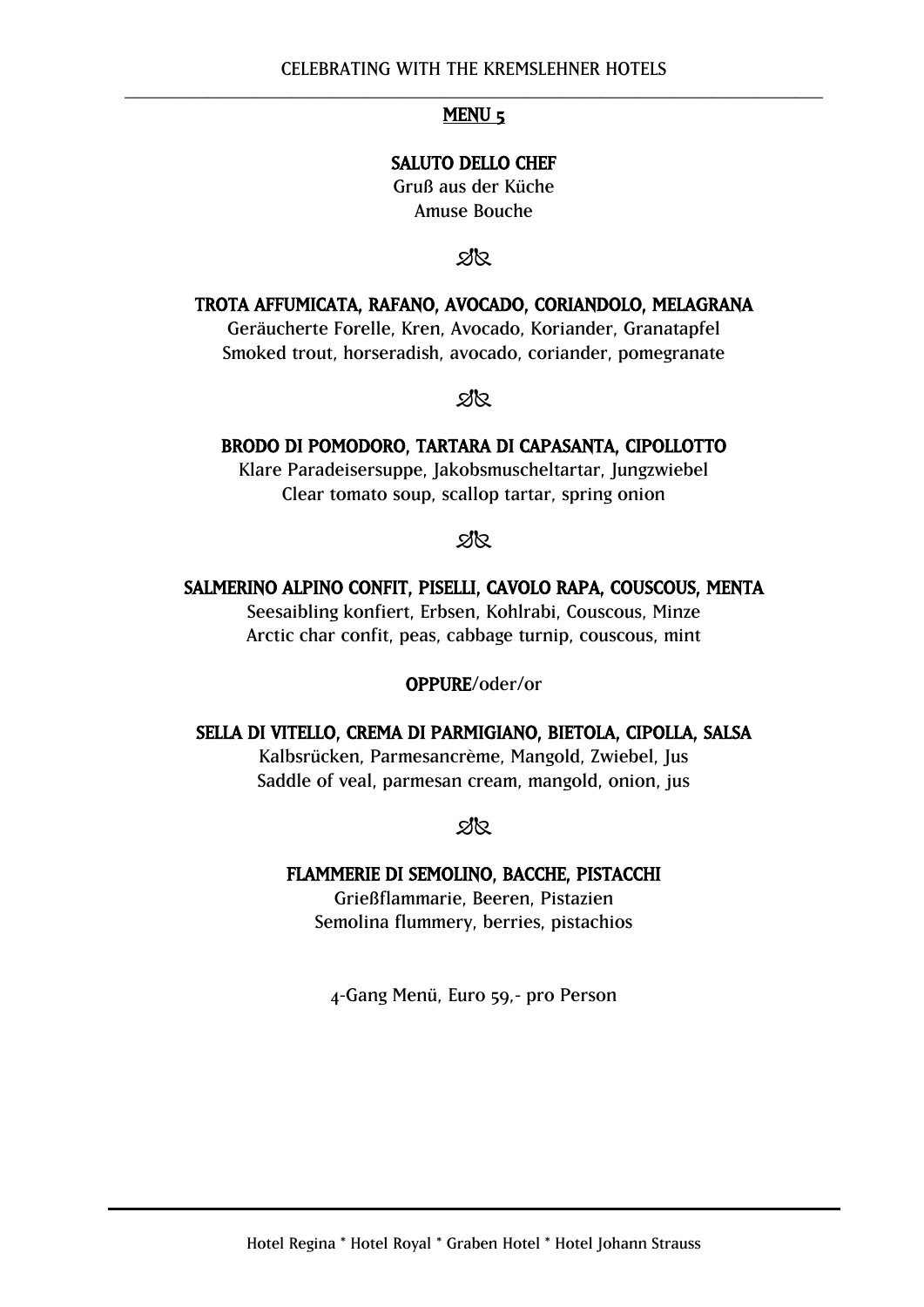## MENU 6/vegetarisch

#### SALUTO DELLO CHEF

Gruß aus der Küche Amuse Bouche

প্ৰপ্ৰ

#### BURRATA, POMODORINI SAN MARZANO, CHUTNEY, BASILIO

Burrata, San Marzano Paradeiser, Chutney, Basilikum Burrata, San Marzano tomatoes, chutney, basil

<u>ମ∤</u>

#### CREMA DI SPINACI, PANNA COTTA ALL'AGLIO

Spinatcrèmesuppe, Knoblauch-Panna Cotta Spinach cream soup, garlic panna cotta

ଅମ

# RAVIOLI AI FUNGHI, FUNGHI MARINATI, BURRO NOCCIOLA, PARMIGIANO, ERBA DI FUNGHI

Pilzravioli, eingelegte Pilze, braune Butter, Parmesan, Pilzkraut Mushroom ravioli, pickled mushrooms, brown butter, parmesan, mushroom herb

**sis** 

## TORTA DI CIOCCOLATO BIANCO, PHYSALIS, ARANCIO

Weißer Schokoladekuchen, Physalis, Orange White chocolate cake, physalis, orange

4-Gang Menü, Euro 47,- pro Person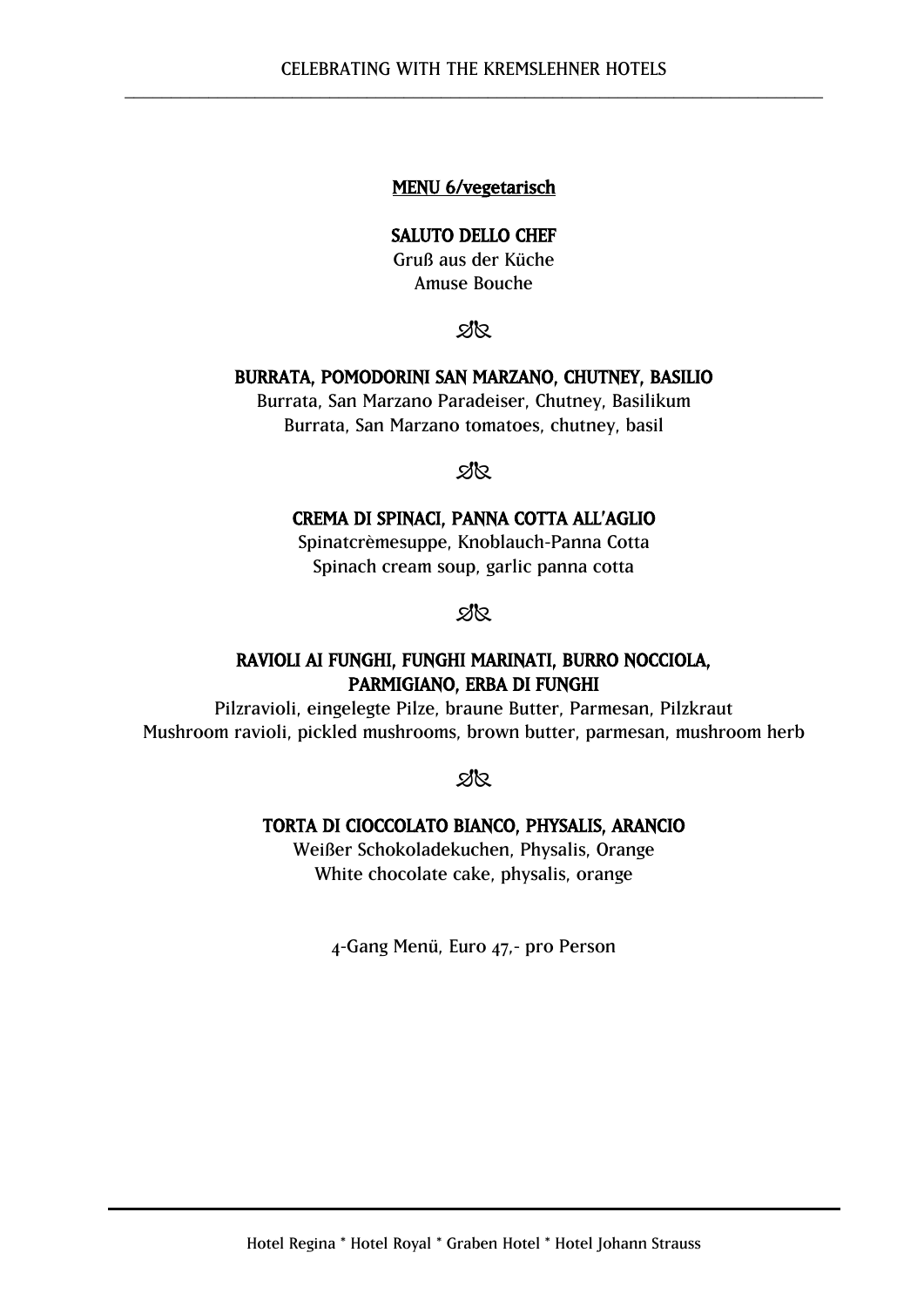# **Decoration** Private Restaurant Hire

You are welcome to hire our restaurant exclusively/privately. For detailed information and prices please contact us directly.

## Guaranteed Guest Number

For each function we will require the guaranteed guest number at least 4 working days prior to the event.

This number will be the guaranteed number of guests attending and will also be charged. Should this number change within these fours days, the original guaranteed guest number will be charged nevertheless. All food ordered for these cancelled people will be charged in accordance with the agreed menu price, as our team is buying and preparing according to the guaranteed number.